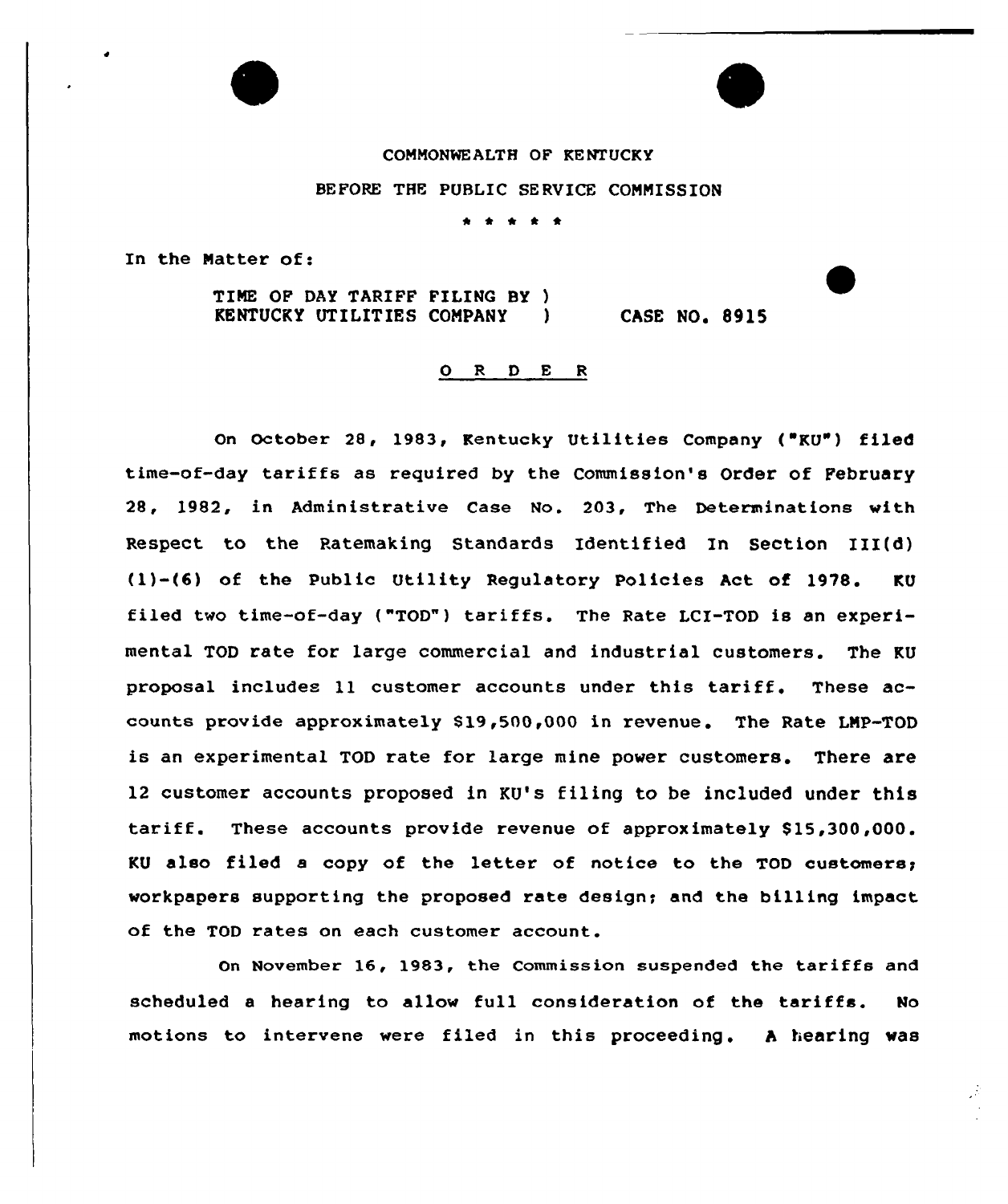conducted on December 14, 1983, beginning at 9:00 a.m. at the Commission's offices in Frankfort, Kentucky.

At the hearing, Nr. Robert N. Hewett, Vice President of Rates and Contracts, testified concerning the customer selection for the TOD group, the design of the rates, and the efforts of KU to educate and inform the customers about TOD rates. During the hearing, Nr. Hewett proposed that one of the customers originally proposed to be billed under the LMP-TOD tariff be excluded. The closing of one of the customer's mines because of a fire resulted in the customer's demand being reduced to around 2,000 kw, which is considerably below the 5,000 kw level used to select the other TOD customers.

#### FINDINGS

The Commission finds the LCI-TOD and LNP-TOD tariffs proposed by KU to be reasonable and equitable. The tariffs provide a better signal to customers concerning KU's cost to produce electricity than non-time-differentiated tariffs. Further, the terms and conditions of the tariffs are appropriate for the 1-year experimental phase of the TOD rates as previously ordered in Administrative Case No. 203.

### ORDE R

IT IS HEREBY ORDERED that the proposed LCI-TOD tariff and the LNP-TOD tariff shall become effective for calculating monthly bills for services rendered after January 25, 1983.

IT IS FURTHER ORDERED that KU shall file with the Commission, within <sup>20</sup> days of the date of this Order, its tariff sheets as approved herein.

 $-2-$